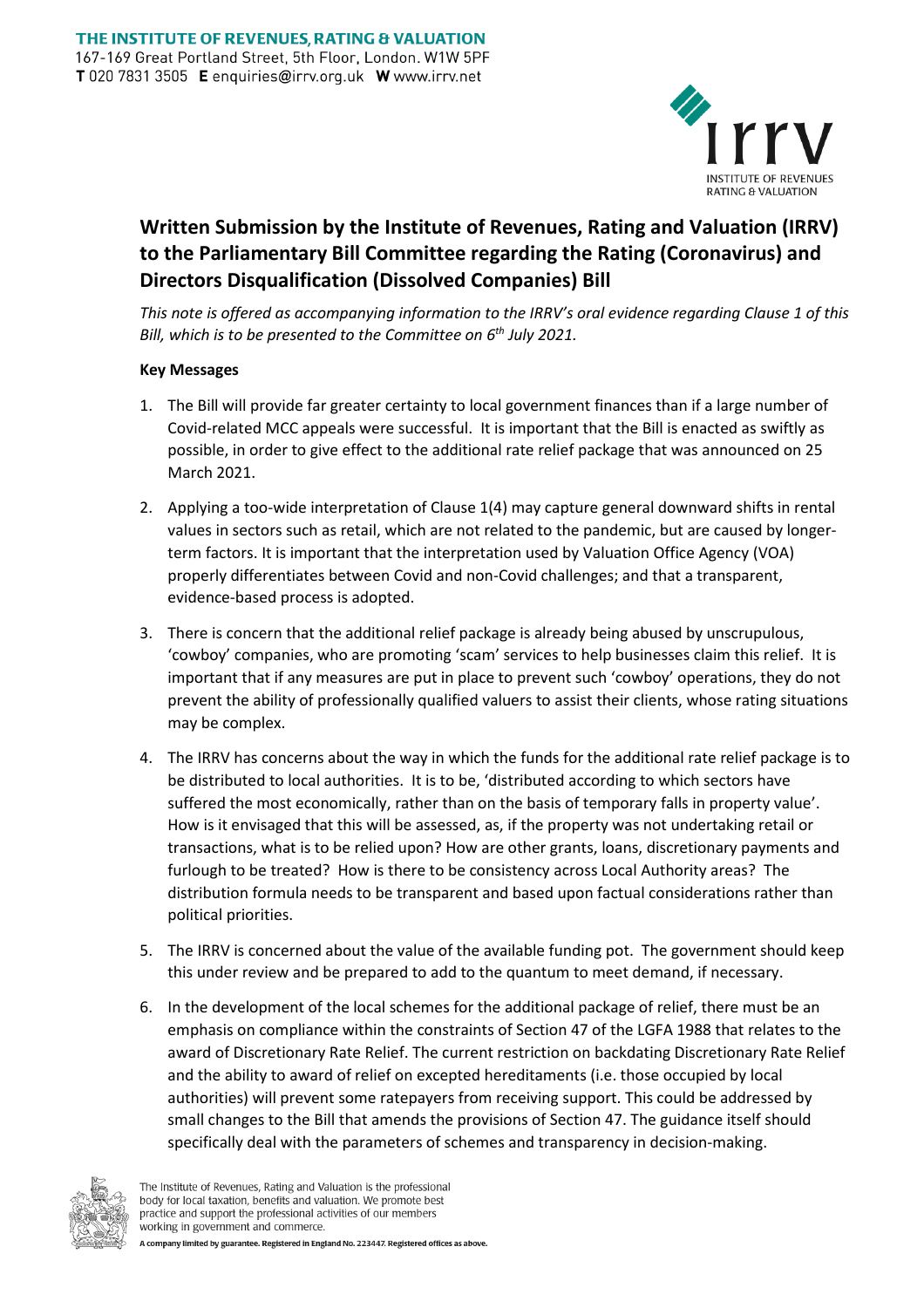## **The IRRV position regarding Clause 1**

- 7. Clause 1 of the Bill delivers on the Government's broad intention that rateable values for business rates may not be altered to take account of the economic impact of the coronavirus pandemic, subject to the exceptions laid out in Clause 1.
- 8. The Bill will provide far greater certainty to local government finances than if a large number of Covid-related MCC appeals were successful. It should be noted that if the cases had gone to appeal it is highly likely that they would have been successful and this would have allowed adjustments that would have significantly reduced the rating yield; and this would have created a major problem for the financing of local government. Such a situation would have necessitated an increase in direct support from central government or an increase in the multiplier, the latter which would have gone against the promise of the Chancellor in the last Budget.
- 9. Applying a too-wide interpretation of Clause 1 (4) may capture general downward shifts in rental values. A number of sectors have already seen significant falls in value such as high street retail and a significant change in demand given a major shift in shopping to on-line retail. Such change in the rental market is not related to the pandemic but by longer term factors and appears to be affecting the retail sector more than most. It is important that the interpretation used by Valuation Office Agency (VOA) properly differentiates between Covid and non-Covid challenges.
- 10. The main issues will be where the proposal refers to matters that may not be directly related to Covid measures and NPIs (non-pharmaceutical interventions). By way of examples we would expect the following to be excluded from being considered should the Bill pass:
	- Social Distancing;
	- Maximum capacity;
	- requirements for physical barriers;
	- Perspex screens;
	- requirements to provide areas for cleaning, hand washing etc and the installation of additional points for testing, checking of tests and signing in; and
	- restrictions to opening hours etc.
- 11. Whereas the areas that may prove to be more problematic include:
	- Closure of a number of stores in a location (high street / retail park);
	- loss of anchor stores; and
	- vacancy levels within premises that are not Covid-related but are perhaps as a result of a change in demand (consider here office blocks in multiple occupation and serviced offices).
- 12. The question is how these are to be dealt with and a greater transparency and understanding of the approach to be adopted by the VOA would provide confidence to all stakeholders.
- 13. There is a further weakness here, as confidence would be undermined if the VOA were to make decisions based upon opinions rather than by adopting an evidence based process. Given changes to the way in which business rate challenges and subsequent appeals are processed, a determination on whether or not a proposal is competent is *not* capable of challenge through the Check Challenge and ultimately an appeal to the Valuation Tribunal. The only recourse would be to instigate Judicial Review, which would be expensive and would add unnecessary delay and confusion.